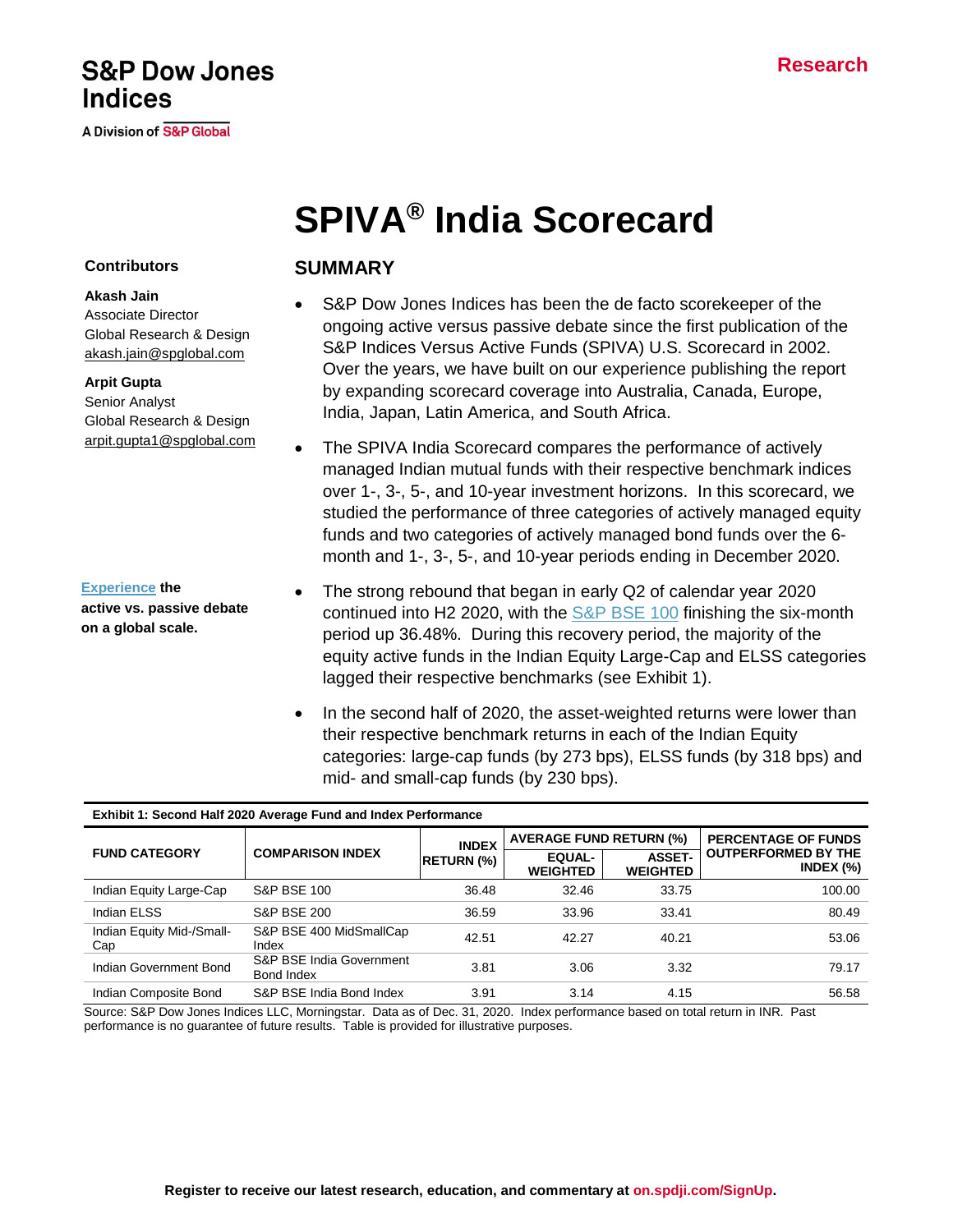- **Indian Equity Large-Cap Funds:** Over the one-year period ending in December 2020, the S&P BSE 100 was up 16.84%, with 80.65% of funds underperforming the benchmark. Over the second half of 2020, 100% of the funds underperformed the S&P BSE 100. Over longer horizons, the majority of actively managed large-cap equity funds in India underperformed the large-cap benchmark, with 68.42% of large-cap funds underperforming over the 10-year period ending in December 2020. Over the same period, Indian large-cap funds witnessed a low survivorship rate of 70.68%. The asset-weighted fund return was 11 bps higher than the equal-weighted fund return over the 10-year period, and the return spread between the first and third quartile breakpoints of fund performance was 2.38% for the same period.
- **Indian ELSS Funds:** Over the one-year period ending in December 2020, the [S&P BSE 200](https://www.spglobal.com/spdji/en/indices/equity/sp-bse-200/#overview) ended in the black, returning 17.92%, with 65.12% of funds underperforming the benchmark. During the second half of 2020, 80.49% of the funds underperformed the benchmark. Over the 3-, 5-, and 10 year periods ending in December 2020, 90.91%, 85.71%, and 51.43% of funds underperformed the benchmark, respectively. Over the 10-year horizon, the return spread between asset-weighted and equal-weighted returns was -63 bps. The return spread between the first and third quartile breakpoints of fund performance for the same period was 1.94%.
- **Indian Equity Mid-/Small-Cap Funds:** The benchmark for Indian Equity Mid-/Small-Cap funds, the [S&P BSE 400 MidSmallCap Index,](https://www.spglobal.com/spdji/en/indices/equity/sp-bse-400-midsmallcap-index/#overview) was up 26.76% over the one-year period ending in December 2020. Over the second half of 2020, 53.06% of the funds underperformed the benchmark. Among all the categories evaluated in the SPIVA India Scorecard, the Indian Equity Mid-/Small-Cap fund category fared the best, with the majority of them managing to beat the S&P BSE 400 MidSmallCap Index over the 10-year period ending in December 2020. Though over the same period, the survivorship rate was low, at 71.43%. For the same period, the asset-weighted fund return was 82 bps lower than the equal-weighted fund return, and the return spread between the first and third quartile breakpoints of fund performance was 3.45%, which was the highest among the equity categories.
- **Indian Government Bond Funds:** The [S&P BSE India Government Bond Index](https://www.spglobal.com/spdji/en/indices/fixed-income/sp-bse-india-government-bond-index/) returned 11.89% over the one-year period ending in December 2020. Over the 6-month, and 1-, 3-, 5-, and 10-year periods ending in December 2020, 79.17%, 50.00%, 74.36%, 76.74%, and 86.00% of the actively managed funds in this category lagged the benchmark, respectively. Over the 10-year period ending in December 2020, survivorship rate was only 40.00%. For the same period, the assetweighted fund return was 110 bps higher than the equal-weighted fund return, and the return spread between the first and third quartile breakpoints of fund performance was 1.29%.
- **Indian Composite Bond Funds:** In the 12-month period ending in December 2020, the S&P BSE [India Bond Index](https://www.spglobal.com/spdji/en/indices/fixed-income/sp-bse-india-bond-index/#overview) closed in the black, with a gain of 11.77%. Across all the observed periods, more than 90% of the funds underperformed the benchmark except for the 6-month period ending in December 2020. Over the 10-year period, survivorship rate was 78.21%. For the same period, the asset-weighted fund return was 135 bps higher than the equal-weighted fund return, and the return spread between the first and third quartile breakpoints of fund performance was 1.84%.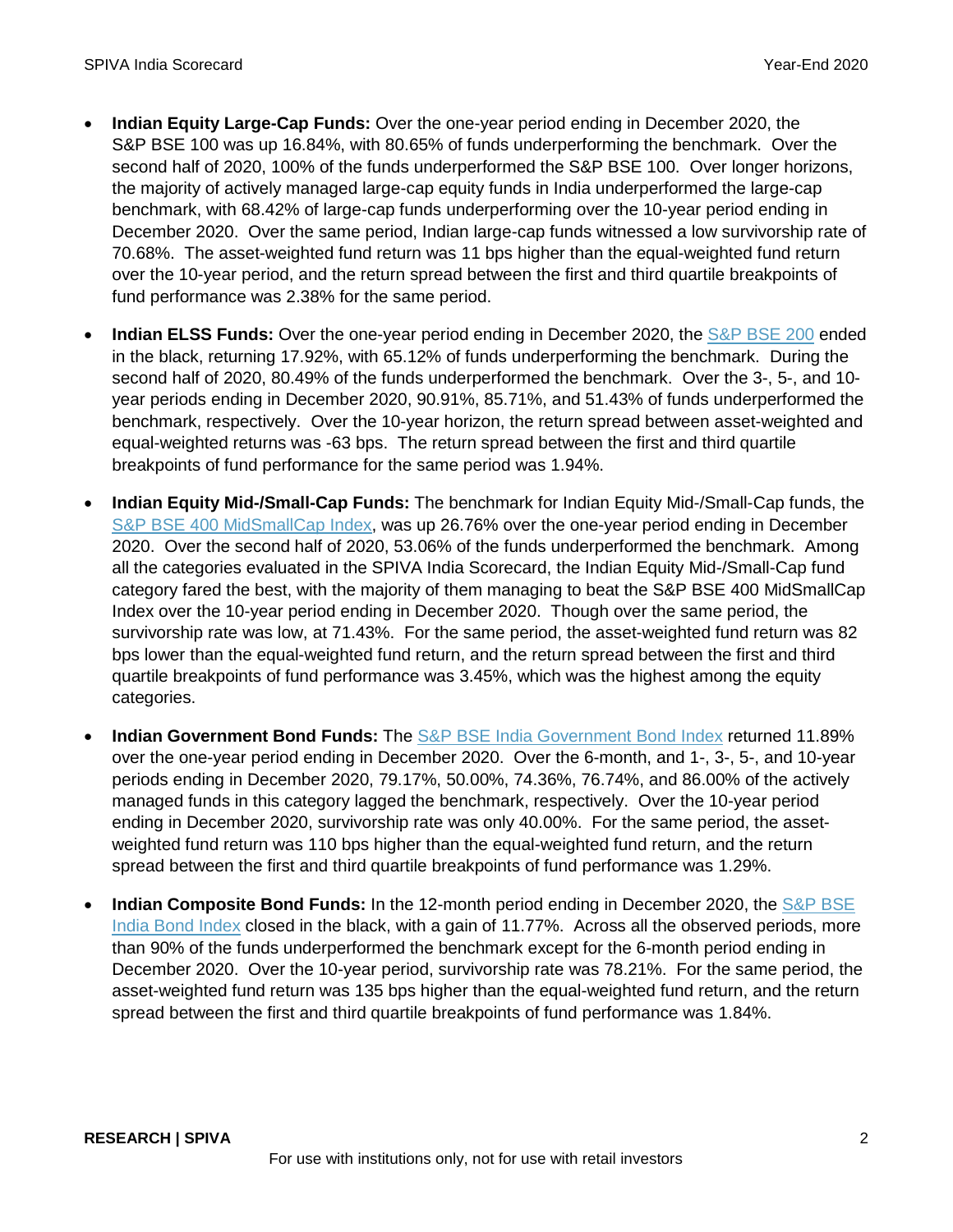## **A UNIQUE SCORECARD FOR THE ACTIVE VERSUS PASSIVE DEBATE**

There is nothing novel about the index versus active debate. It has been a contentious subject for decades, and there are few strong believers on both sides, with the vast majority of market participants falling somewhere in between. The SPIVA India Scorecard provides a semiannual update on the active versus index debate in India. It shows the performance of actively managed Indian mutual funds compared with S&P DJI indices in their respective categories.

Beyond the SPIVA Scorecard's widely cited headline numbers is a rich data set that addresses issues related to measurement techniques, universe composition, and fund survivorship that are far less frequently discussed, but are often much more fascinating. These data sets are rooted in the following fundamental principles of the SPIVA Scorecard, with which regular readers will be familiar.

- **Survivorship Bias Correction:** Many funds might be liquidated or merged during a period of study. However, for someone making an investment decision at the beginning of the period, these funds are part of the opportunity set. Unlike other commonly available comparison reports, SPIVA Scorecards account for the entire opportunity set—not just the survivors—thereby eliminating survivorship bias.
- **Apples-to-Apples Comparison:** Fund returns are often compared with a popular benchmark regardless of their investment category. The SPIVA India Scorecard makes an appropriate comparison by measuring a fund's returns against the returns of a benchmark that reflects the fund's investment category.
- **Asset-Weighted Returns:** Average returns for a fund group are often calculated using only equal weighting, which results in the returns of an INR 10 billion fund affecting the average in the same manner as the returns of an INR 10 million fund. However, the SPIVA India Scorecard shows both equal- and asset-weighted averages. Equal-weighted returns are a measure of average fund performance, while asset-weighted returns are a measure of the performance of the average invested dollar.
- **Style Consistency**: SPIVA Scorecards measure consistency for each style category across different time horizons. Style consistency is an important metric, because style drift (the tendency of funds to diverge from their initial investment categorization) can have an impact on asset allocation decisions.
- **Data Cleaning:** SPIVA Scorecards avoid double counting multiple share classes in all count-based calculations, using only the share class with greater quarterly average assets at the start of the measurement period. Since this is meant to be a scorecard for active managers, index funds, leveraged and inverse funds, and other index-linked products are excluded.

*Please note that neither S&P Dow Jones Indices nor any of its affiliates make any assurance or provide any investment recommendation on the appropriateness of investing in either index or active investing. S&P Dow Jones Indices does not sponsor, endorse, sell, or promote any investment fund or other investment vehicle that is offered by third parties and that seeks to provide an investment return based on the performance of any index. The SPIVA India Scorecard simply provides semiannual statistics according to the SPIVA methodology and a brief analysis of those statistics. Further, S&P Dow Jones Indices does advise anyone reading this report to also read the SPIVA methodology in the report to understand how the data were derived.*

#### **RESEARCH | SPIVA** 3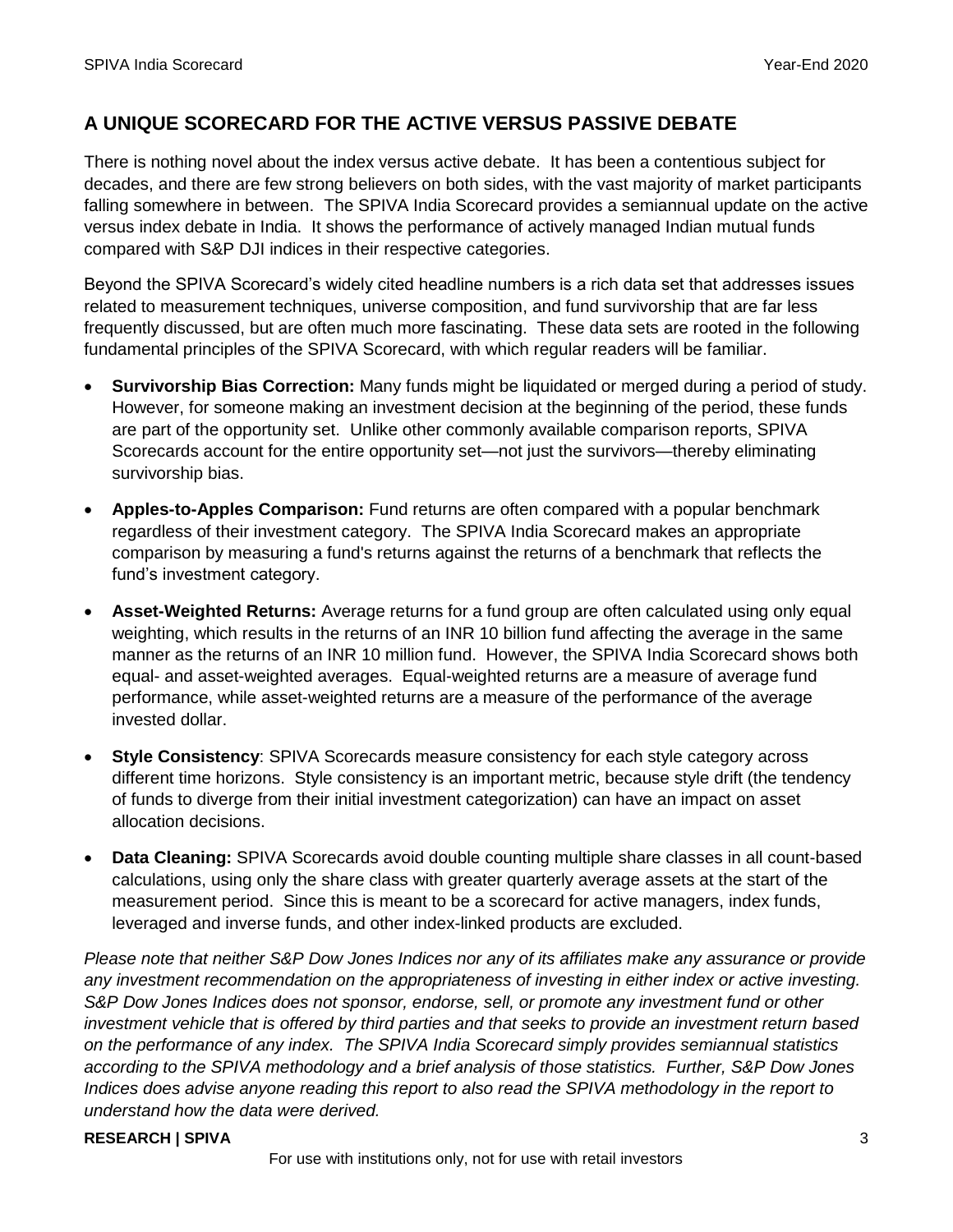# **REPORTS**

| Report 1a: Percentage of Funds Outperformed by the Index (Based on Absolute Return) |                                     |            |            |            |             |
|-------------------------------------------------------------------------------------|-------------------------------------|------------|------------|------------|-------------|
| <b>FUND CATEGORY</b>                                                                | <b>COMPARISON INDEX</b>             | 1-YEAR (%) | 3-YEAR (%) | 5-YEAR (%) | 10-YEAR (%) |
| Indian Equity Large-Cap                                                             | <b>S&amp;P BSE 100</b>              | 80.65      | 88.14      | 87.95      | 68.42       |
| Indian ELSS                                                                         | <b>S&amp;P BSE 200</b>              | 65.12      | 90.91      | 85.71      | 51.43       |
| Indian Equity Mid-/Small-Cap                                                        | S&P BSE 400 MidSmallCap Index       | 66.67      | 34.88      | 54.35      | 35.71       |
| Indian Government Bond                                                              | S&P BSE India Government Bond Index | 50.00      | 74.36      | 76.74      | 86.00       |
| Indian Composite Bond                                                               | S&P BSE India Bond Index            | 90.67      | 96.53      | 97.22      | 96.15       |

Source: S&P Dow Jones Indices LLC, Morningstar, and Association of Mutual Funds in India. Data as of Dec. 31, 2020. Returns are shown in INR. Past performance is no guarantee of future results. Table is provided for illustrative purposes.

| Report 1b: Percentage of Funds Outperformed by the Index (Based on Risk-Adjusted Return) |                                     |            |            |            |             |
|------------------------------------------------------------------------------------------|-------------------------------------|------------|------------|------------|-------------|
| <b>FUND CATEGORY</b>                                                                     | <b>COMPARISON INDEX</b>             | 1-YEAR (%) | 3-YEAR (%) | 5-YEAR (%) | 10-YEAR (%) |
| Indian Equity Large-Cap                                                                  | <b>S&amp;P BSE 100</b>              | 64.52      | 77.97      | 84.34      | 69.92       |
| Indian ELSS                                                                              | <b>S&amp;P BSE 200</b>              | 62.79      | 90.91      | 85.71      | 54.29       |
| Indian Equity Mid-/Small-Cap                                                             | S&P BSE 400 MidSmallCap Index       | 49.02      | 34.88      | 43.48      | 35.71       |
| Indian Government Bond                                                                   | S&P BSE India Government Bond Index | 95.83      | 89.74      | 90.70      | 92.00       |
| Indian Composite Bond                                                                    | S&P BSE India Bond Index            | 77.33      | 68.75      | 62.50      | 70.51       |

Source: S&P Dow Jones Indices LLC, Morningstar, and Association of Mutual Funds in India. Data as of Dec. 31, 2020. Returns are shown in INR. Past performance is no guarantee of future results. Table is provided for illustrative purposes.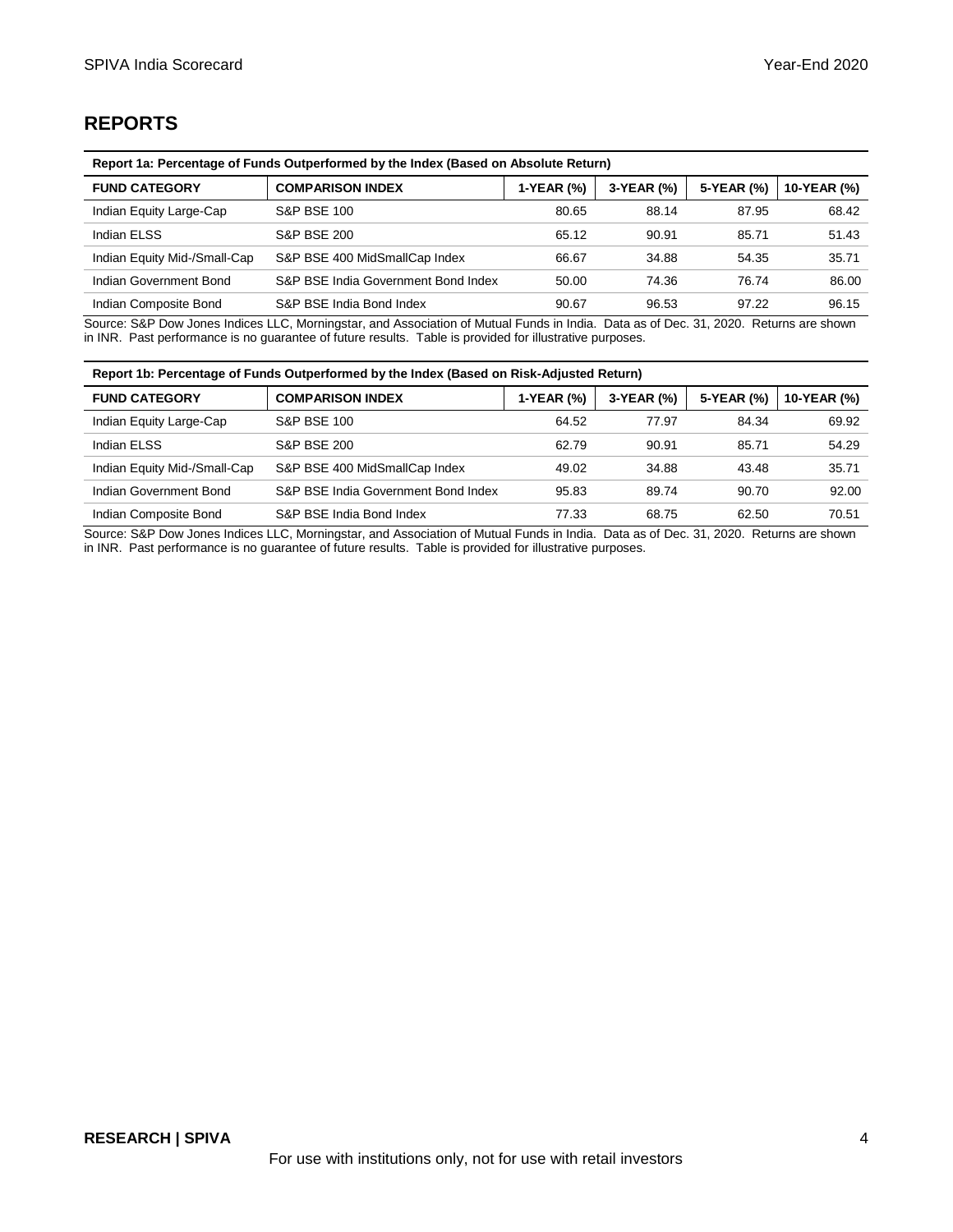| Report 2: Survivorship of Indian Equity Funds |                              |                         |  |
|-----------------------------------------------|------------------------------|-------------------------|--|
| <b>FUND CATEGORY</b>                          | <b>NO. OF FUNDS AT START</b> | <b>SURVIVORSHIP (%)</b> |  |
| 1-YEAR                                        |                              |                         |  |
| Indian Equity Large-Cap                       | 31                           | 96.77                   |  |
| <b>Indian ELSS</b>                            | 43                           | 95.35                   |  |
| Indian Equity Mid-/Small-Cap                  | 51                           | 96.08                   |  |
| Indian Government Bond                        | 24                           | 100.00                  |  |
| Indian Composite Bond                         | 150                          | 97.33                   |  |
| 3-YEAR                                        |                              |                         |  |
| Indian Equity Large-Cap                       | 59                           | 93.22                   |  |
| <b>Indian ELSS</b>                            | 44                           | 88.64                   |  |
| Indian Equity Mid-/Small-Cap                  | 43                           | 95.35                   |  |
| Indian Government Bond                        | 39                           | 66.67                   |  |
| Indian Composite Bond                         | 144                          | 88.89                   |  |
| 5-YEAR                                        |                              |                         |  |
| Indian Equity Large-Cap                       | 83                           | 86.75                   |  |
| <b>Indian ELSS</b>                            | 42                           | 88.10                   |  |
| Indian Equity Mid-/Small-Cap                  | 46                           | 93.48                   |  |
| Indian Government Bond                        | 43                           | 60.47                   |  |
| Indian Composite Bond                         | 144                          | 84.03                   |  |
| 10-YEAR                                       |                              |                         |  |
| Indian Equity Large-Cap                       | 133                          | 70.68                   |  |
| <b>Indian ELSS</b>                            | 35                           | 85.71                   |  |
| Indian Equity Mid-/Small-Cap                  | 70                           | 71.43                   |  |
| Indian Government Bond                        | 50                           | 40.00                   |  |
| Indian Composite Bond                         | 78                           | 78.21                   |  |

Source: S&P Dow Jones Indices LLC, Morningstar, and Association of Mutual Funds in India. Data as of Dec. 31, 2020. Past performance is no guarantee of future results. Table is provided for illustrative purposes.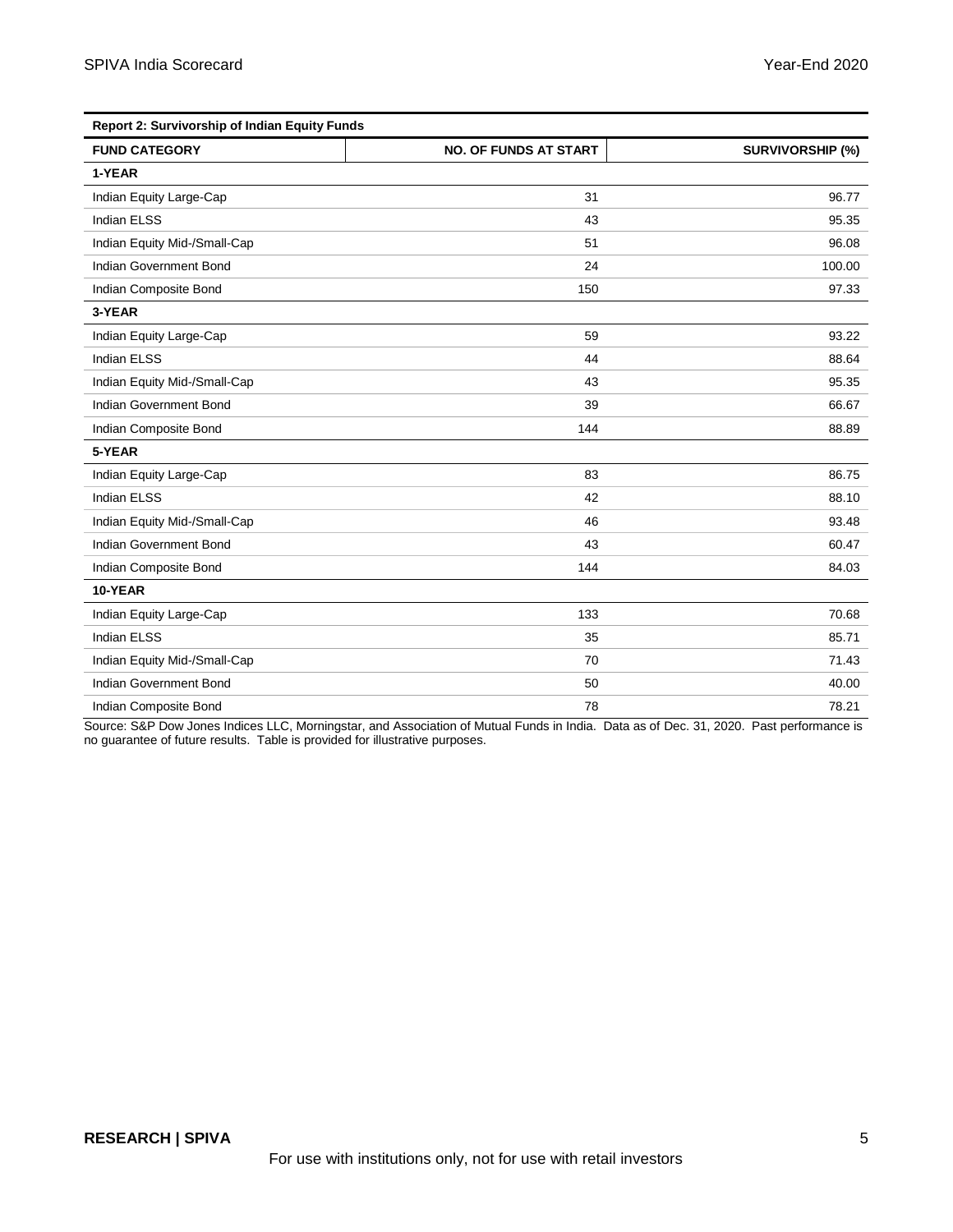| <b>INDEX/PEER GROUP</b>             | 1-YEAR (%) | 3-YEAR<br><b>ANNUALIZED (%)</b> | 5-YEAR<br><b>ANNUALIZED (%)</b> | 10-YEAR<br><b>ANNUALIZED (%)</b> |
|-------------------------------------|------------|---------------------------------|---------------------------------|----------------------------------|
| <b>S&amp;P BSE 100</b>              | 16.84      | 9.97                            | 13.23                           | 10.12                            |
| Indian Equity Large-Cap             | 13.67      | 7.08                            | 11.31                           | 9.77                             |
| <b>S&amp;P BSE 200</b>              | 17.92      | 9.48                            | 13.29                           | 10.35                            |
| Indian ELSS                         | 16.20      | 5.60                            | 11.38                           | 11.15                            |
| S&P BSE 400 MidSmallCap Index       | 26.76      | 0.93                            | 10.84                           | 9.90                             |
| Indian Equity Mid-/Small-Cap        | 27.43      | 3.26                            | 11.31                           | 13.13                            |
| S&P BSE India Government Bond Index | 11.89      | 10.29                           | 9.59                            | 9.25                             |
| Indian Government Bond              | 10.75      | 8.64                            | 8.16                            | 7.73                             |
| S&P BSE India Bond Index            | 11.77      | 10.13                           | 9.52                            | 9.24                             |
| Indian Composite Bond               | 5.91       | 4.91                            | 5.74                            | 6.82                             |

Source: S&P Dow Jones Indices LLC, Morningstar, and Association of Mutual Funds in India. Data as of Dec. 31, 2020. Returns are shown in INR. Past performance is no guarantee of future results. Table is provided for illustrative purposes.

#### **Report 4: Average Fund Performance (Asset Weighted)**

| <b>INDEX/PEER GROUP</b>             | 1-YEAR (%) | 3-YEAR<br><b>ANNUALIZED (%)</b> | 5-YEAR<br><b>ANNUALIZED (%)</b> | 10-YEAR<br><b>ANNUALIZED (%)</b> |
|-------------------------------------|------------|---------------------------------|---------------------------------|----------------------------------|
| <b>S&amp;P BSE 100</b>              | 16.84      | 9.97                            | 13.23                           | 10.12                            |
| Indian Equity Large-Cap             | 13.28      | 6.53                            | 11.05                           | 9.88                             |
| <b>S&amp;P BSE 200</b>              | 17.92      | 9.48                            | 13.29                           | 10.35                            |
| <b>Indian ELSS</b>                  | 13.55      | 4.33                            | 10.12                           | 10.52                            |
| S&P BSE 400 MidSmallCap Index       | 26.76      | 0.93                            | 10.84                           | 9.90                             |
| Indian Equity Mid-/Small-Cap        | 22.36      | 1.76                            | 9.99                            | 12.31                            |
| S&P BSE India Government Bond Index | 11.89      | 10.29                           | 9.59                            | 9.25                             |
| Indian Government Bond              | 12.13      | 10.06                           | 9.72                            | 8.83                             |
| S&P BSE India Bond Index            | 11.77      | 10.13                           | 9.52                            | 9.24                             |
| Indian Composite Bond               | 9.20       | 7.52                            | 7.87                            | 8.17                             |

Source: S&P Dow Jones Indices LLC, Morningstar, and Association of Mutual Funds in India. Data as of Dec. 31, 2020. Returns are shown in INR. Past performance is no guarantee of future results. Table is provided for illustrative purposes.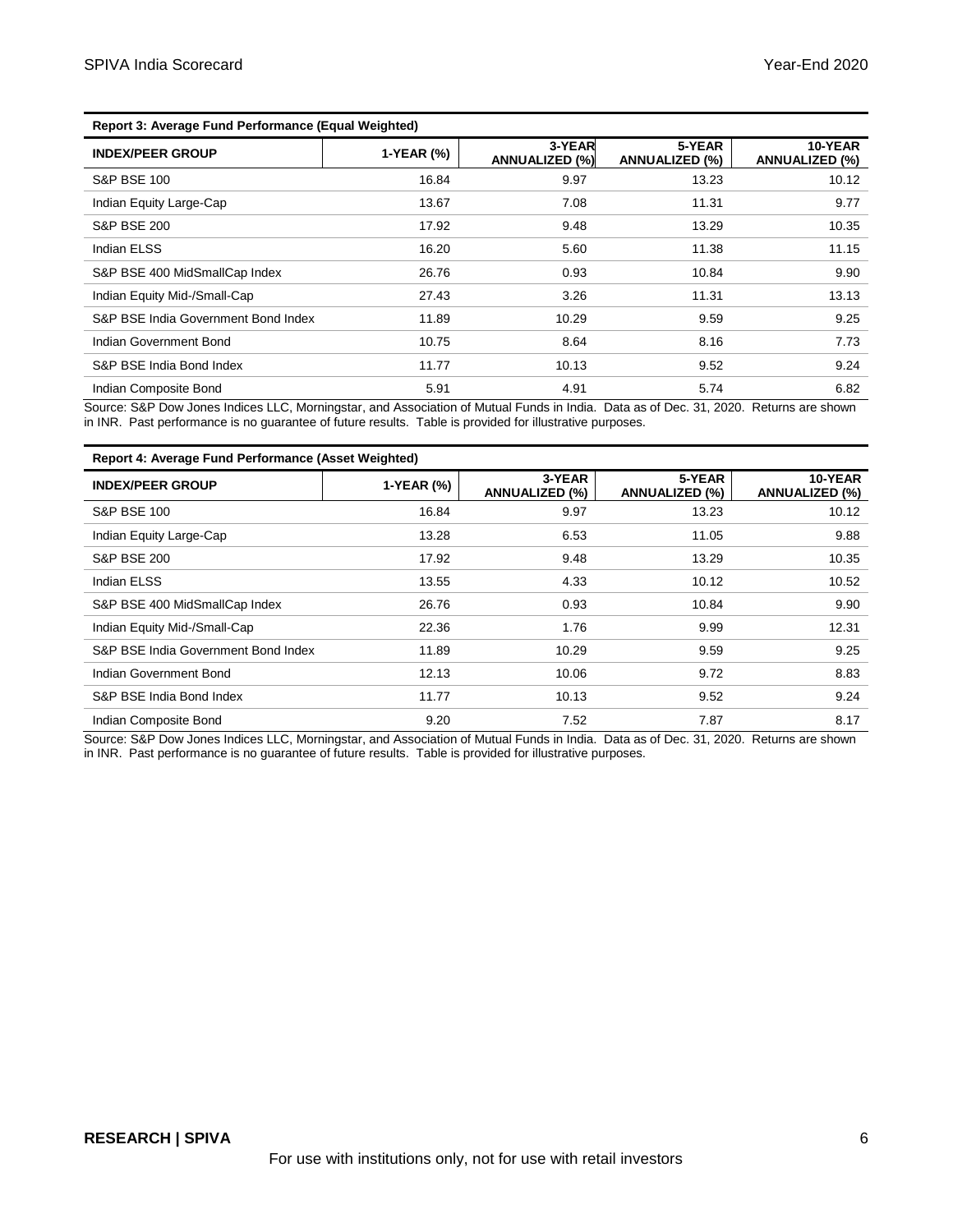| <b>Report 5: Quartile Breakpoints of Fund Performance</b> |                       |                        |                       |  |
|-----------------------------------------------------------|-----------------------|------------------------|-----------------------|--|
| <b>FUND CATEGORY</b>                                      | <b>THIRD QUARTILE</b> | <b>SECOND QUARTILE</b> | <b>FIRST QUARTILE</b> |  |
| 1-YEAR                                                    |                       |                        |                       |  |
| Indian Equity Large-Cap                                   | 12.17                 | 13.93                  | 16.41                 |  |
| <b>Indian ELSS</b>                                        | 11.90                 | 14.95                  | 18.87                 |  |
| Indian Equity Mid-/Small-Cap                              | 19.79                 | 24.28                  | 31.81                 |  |
| Indian Government Bond                                    | 10.24                 | 11.77                  | 13.18                 |  |
| Indian Composite Bond                                     | 7.84                  | 9.86                   | 10.92                 |  |
| 3-YEAR                                                    |                       |                        |                       |  |
| Indian Equity Large-Cap                                   | 5.17                  | 7.28                   | 8.51                  |  |
| <b>Indian ELSS</b>                                        | 3.40                  | 4.25                   | 7.48                  |  |
| Indian Equity Mid-/Small-Cap                              | $-1.12$               | 2.25                   | 4.44                  |  |
| Indian Government Bond                                    | 8.39                  | 9.95                   | 11.43                 |  |
| Indian Composite Bond                                     | 5.23                  | 8.31                   | 9.12                  |  |
| 5-YEAR                                                    |                       |                        |                       |  |
| Indian Equity Large-Cap                                   | 9.81                  | 10.77                  | 12.09                 |  |
| <b>Indian ELSS</b>                                        | 9.05                  | 10.57                  | 12.57                 |  |
| Indian Equity Mid-/Small-Cap                              | 8.16                  | 10.60                  | 12.68                 |  |
| Indian Government Bond                                    | 8.51                  | 9.47                   | 10.51                 |  |
| Indian Composite Bond                                     | 6.11                  | 7.82                   | 8.67                  |  |
| 10-YEAR                                                   |                       |                        |                       |  |
| Indian Equity Large-Cap                                   | 8.50                  | 9.83                   | 10.88                 |  |
| <b>Indian ELSS</b>                                        | 9.55                  | 10.62                  | 11.48                 |  |
| Indian Equity Mid-/Small-Cap                              | 10.98                 | 12.65                  | 14.43                 |  |
| Indian Government Bond                                    | 8.26                  | 8.93                   | 9.55                  |  |
| Indian Composite Bond                                     | 6.64                  | 7.63                   | 8.49                  |  |

Source: S&P Dow Jones Indices LLC, Morningstar, and Association of Mutual Funds in India. Data as of Dec. 31, 2020. Returns are shown in INR. Past performance is no guarantee of future results. Table is provided for illustrative purposes.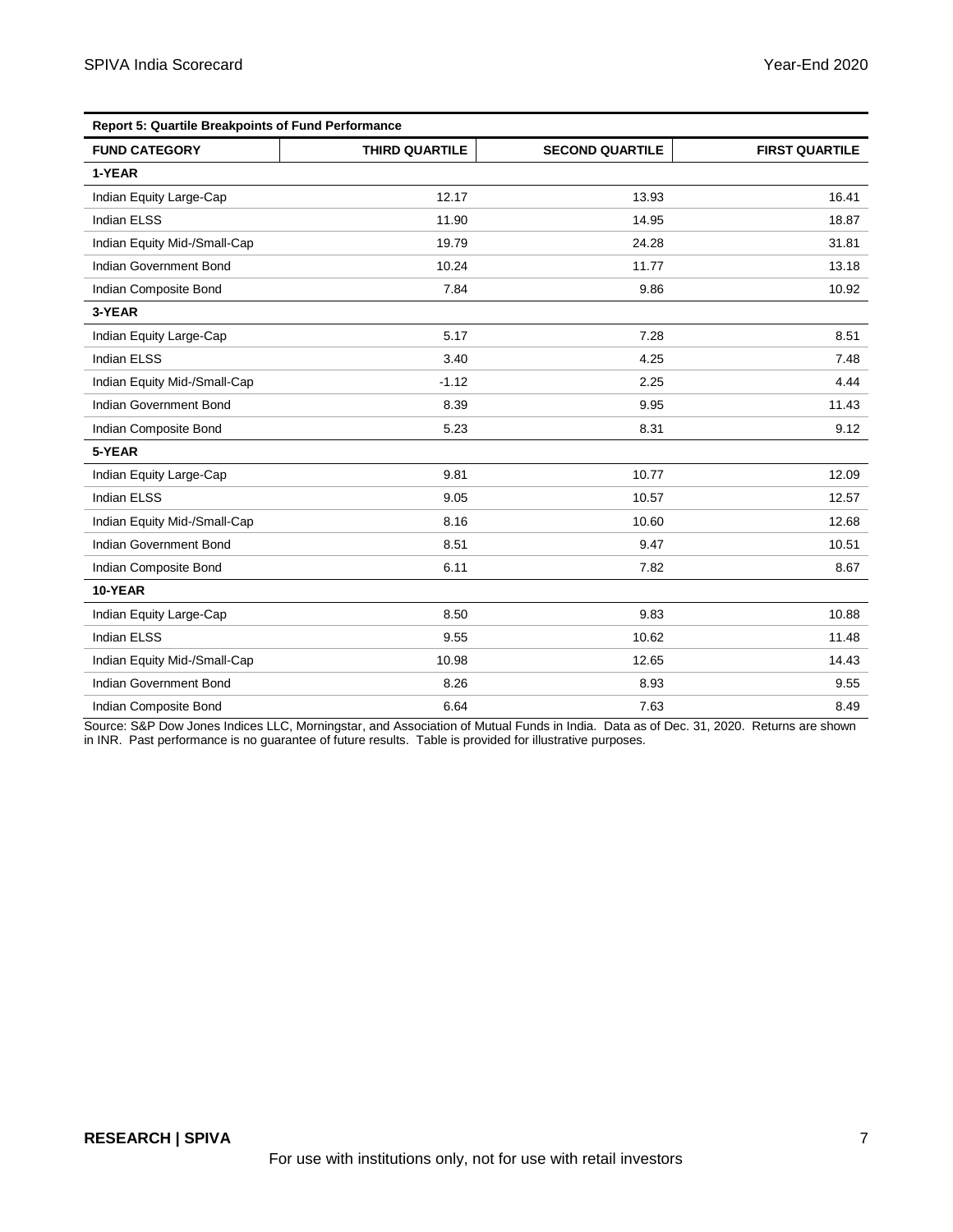#### **CUMULATIVE AVERAGE FUND RETURN RELATIVE TO BENCHMARK**



Source: S&P Dow Jones Indices LLC, Morningstar, and Association of Mutual Funds in India. Data as of Dec. 31, 2020. Returns are shown in INR. Past performance is no guarantee of future results. Charts are provided for illustrative purposes and reflect hypothetical historical performance. Please see Performance Disclosure at the end of this document for more information regarding the inherent limitations associated with back-tested performance.

#### **RESEARCH | SPIVA** 8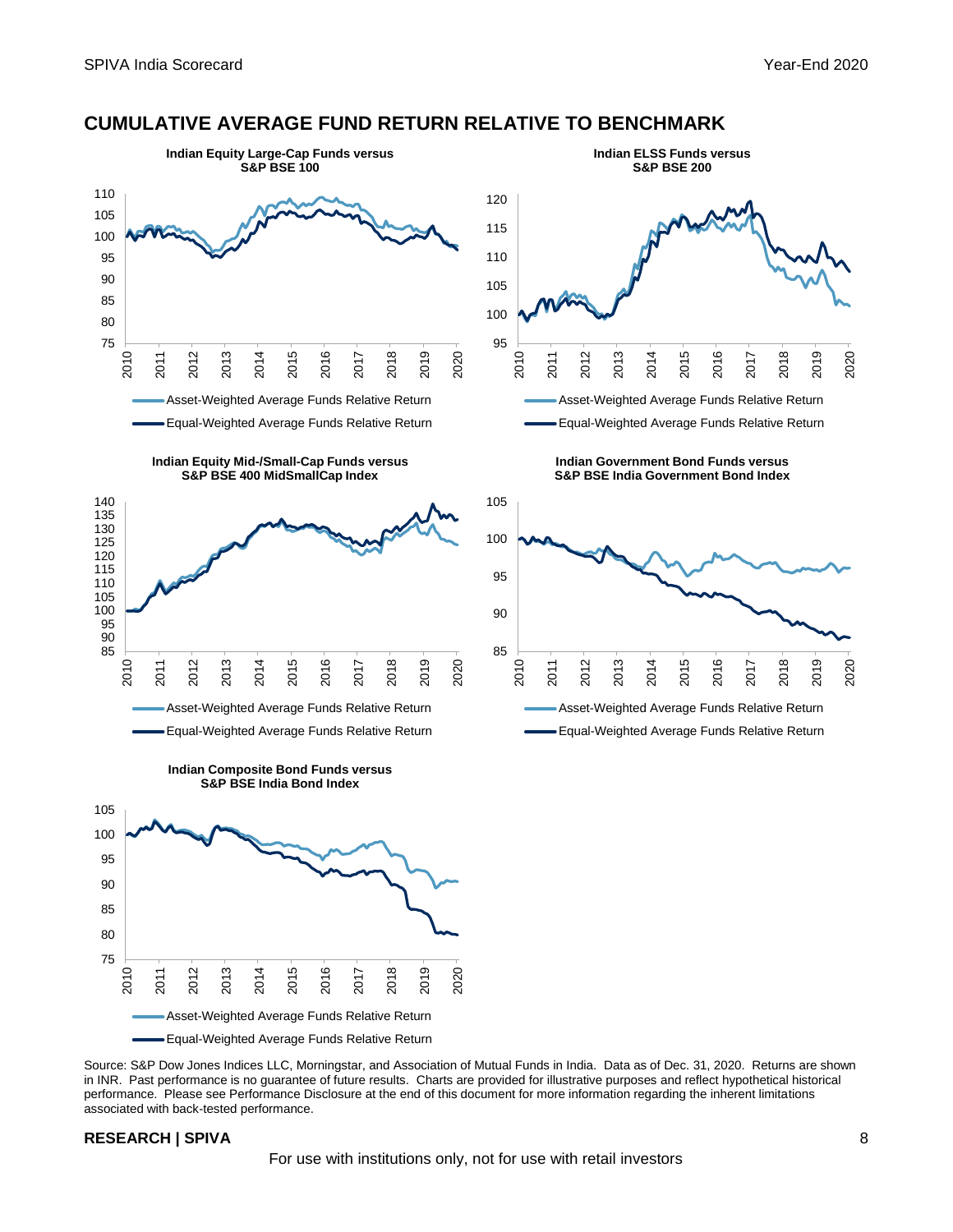## **APPENDIX A: GLOSSARY**

#### **Data**

Data from Morningstar is obtained for all managed funds domiciled in India for which month-end data are available during the performance period. The data include the most comprehensive Indian fund data on active and finalized (merged or liquidated) funds over the chosen period.

Quarterly average assets for all managed funds are sourced from the Association of Mutual Funds in India for every quarter-end during the performance period.

#### **SPIVA Styles and Morningstar Fund Classifications**

Funds are classified based on the Morningstar fund classification system, and the SPIVA India Scorecard covers Indian Equity Large-Cap, Indian ELSS, Indian Equity Mid-/Small-Cap, Indian Government Bond, and Indian Composite Bond categories.

The Morningstar classification system produces narrow, style-based classifications for Indian funds. S&P Dow Jones Indices has consolidated the style-based categories in order to generate a larger sample size and develop a broad-market comparison to market-based benchmarks. A narrow, stylebased comparison would yield a limited sample size, given that value and growth style segments are not consistently discernible over the previous five-year period.

Morningstar categories have been mapped to SPIVA peer groups in the following manner.

| Exhibit 1a: Indian Funds - SPIVA and Current Morningstar Categories |  |  |  |
|---------------------------------------------------------------------|--|--|--|
| <b>MORNINGSTAR CATEGORY</b>                                         |  |  |  |
| India Fund Large-Cap                                                |  |  |  |
| India Fund ELSS (Tax Savings)                                       |  |  |  |
| India Fund Mid-Cap                                                  |  |  |  |
| India Fund Small-Cap                                                |  |  |  |
| India Fund Government Bond                                          |  |  |  |
| India Fund 10 yr Government Bond                                    |  |  |  |
| India Fund Short Duration                                           |  |  |  |
| India Fund Medium Duration                                          |  |  |  |
| India Fund Medium to Long Duration                                  |  |  |  |
| India Fund Long Duration                                            |  |  |  |
| India Fund Dynamic Bond                                             |  |  |  |
| India Fund Banking & PSU                                            |  |  |  |
| India Fund Corporate Bond                                           |  |  |  |
| India Fund Credit Risk                                              |  |  |  |
|                                                                     |  |  |  |

Source: S&P Dow Jones Indices LLC and Morningstar. Table is provided for illustrative purposes.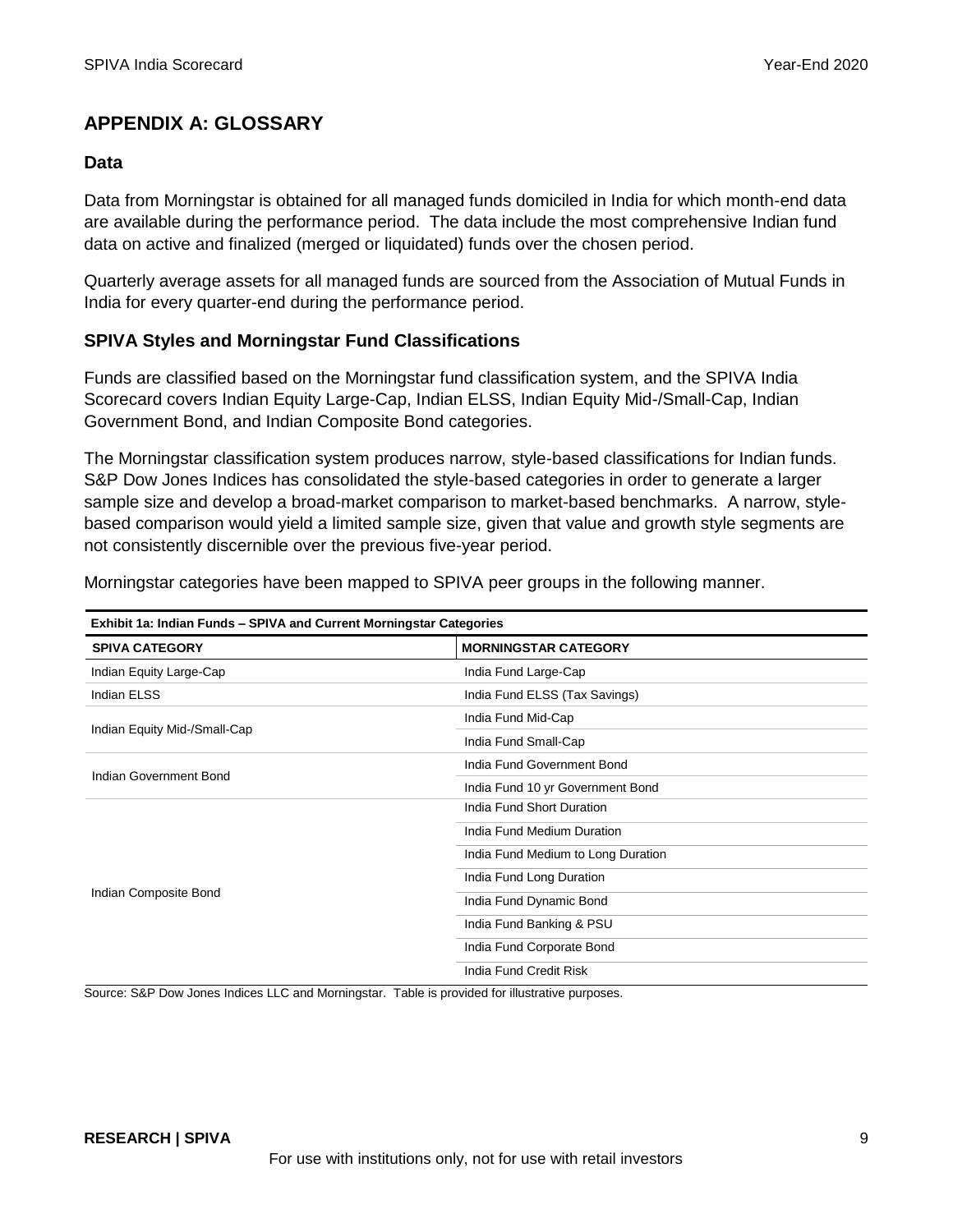| Exhibit 1b: Indian Funds - SPIVA and Historical Morningstar Categories |                                          |  |  |
|------------------------------------------------------------------------|------------------------------------------|--|--|
| <b>SPIVA CATEGORY</b>                                                  | <b>MORNINGSTAR CATEGORY</b>              |  |  |
|                                                                        | India CE Large Cap                       |  |  |
| Indian Equity Large-Cap                                                | India OE Large Cap                       |  |  |
|                                                                        | India OE Large-Cap                       |  |  |
| Indian ELSS                                                            | India OE ELSS (Tax Saving)               |  |  |
|                                                                        | India CE Small/Mid Cap                   |  |  |
|                                                                        | India OE Small/Mid Cap                   |  |  |
| Indian Equity Mid-/Small-Cap                                           | India OE Small/Mid-Cap                   |  |  |
|                                                                        | India Fund Small/Mid-Cap                 |  |  |
|                                                                        | India OE Long Government                 |  |  |
|                                                                        | India OE Long-Term Government Bond       |  |  |
|                                                                        | India OE Intermediate Government Bond    |  |  |
|                                                                        | India OE Intermediate Government         |  |  |
| Indian Government Bond                                                 | India OE Short Government                |  |  |
|                                                                        | India OE Short-Term Government Bond      |  |  |
|                                                                        | India Fund Long-Term Government Bond     |  |  |
|                                                                        | India Fund Intermediate Government Bond  |  |  |
|                                                                        | India Fund Short-Term Government Bond    |  |  |
|                                                                        | India OE Intermediate Bond               |  |  |
|                                                                        | India OE Short-term Bond                 |  |  |
|                                                                        | India OE Long-Term Bond                  |  |  |
|                                                                        | India OE Fixed Maturity Multisector Bond |  |  |
|                                                                        | India OE Fixed Maturity Short-term Bond  |  |  |
|                                                                        | India OE FMP Multisector Bond            |  |  |
| Indian Composite Bond                                                  | India OE Multisector Bond                |  |  |
|                                                                        | India OE Corporate Credit                |  |  |
|                                                                        | India Fund Long-Term Bond                |  |  |
|                                                                        | India Fund Intermediate Bond             |  |  |
|                                                                        | India Fund Short-Term Bond               |  |  |
|                                                                        | India Fund Corporate Credit              |  |  |

Source: S&P Dow Jones Indices LLC and Morningstar. Table is provided for illustrative purposes.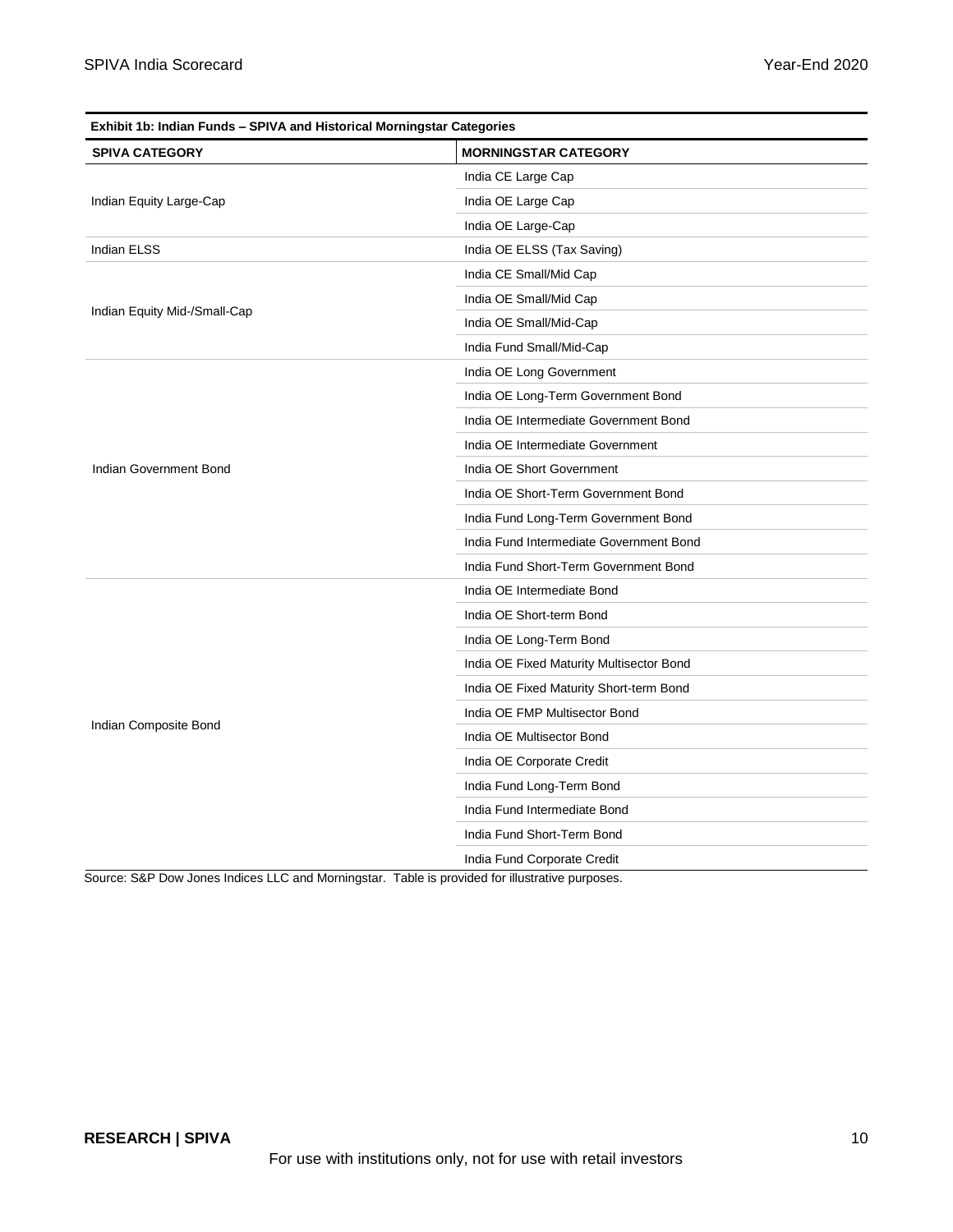#### **Benchmarks**

The chosen benchmarks are shown in Exhibit 2. All index returns are total returns (i.e., include dividend reinvestment) in Indian rupees. There has been no deduction from index returns to account for fund investment expenses. It is important to note that active fund returns are after expenses, but they do not include loads and entry fees.

The benchmarks chosen are the most commonly adopted benchmarks for funds that fall into the respective fund peer groups. In some instances, a fund may not adopt the benchmarks stipulated in Exhibit 2. However, a vast majority do set their performance hurdle based on the assigned benchmarks in this report, ensuring that the study is robust and fair.

| <b>Exhibit 2: SPIVA Categories and Their Benchmarks</b> |                                     |  |
|---------------------------------------------------------|-------------------------------------|--|
| <b>SPIVA CATEGORY</b>                                   | <b>BENCHMARK INDEX</b>              |  |
| Indian Equity Large-Cap                                 | <b>S&amp;P BSE 100</b>              |  |
| Indian ELSS                                             | <b>S&amp;P BSE 200</b>              |  |
| Indian Equity Mid-/Small-Cap <sup>1</sup>               | S&P BSE 400 MidSmallCap Index       |  |
| Indian Government Bond                                  | S&P BSE India Government Bond Index |  |
| Indian Composite Bond                                   | S&P BSE India Bond Index            |  |

Source: S&P Dow Jones Indices LLC and Morningstar. Table is provided for illustrative purposes.

<sup>1</sup> The benchmark for the SPIVA category India Equity Mid-/Small-Cap in SPIVA India scorecards prior to the SPIVA India Mid-Year 2018 scorecard was the **S&P BSE MidCap**.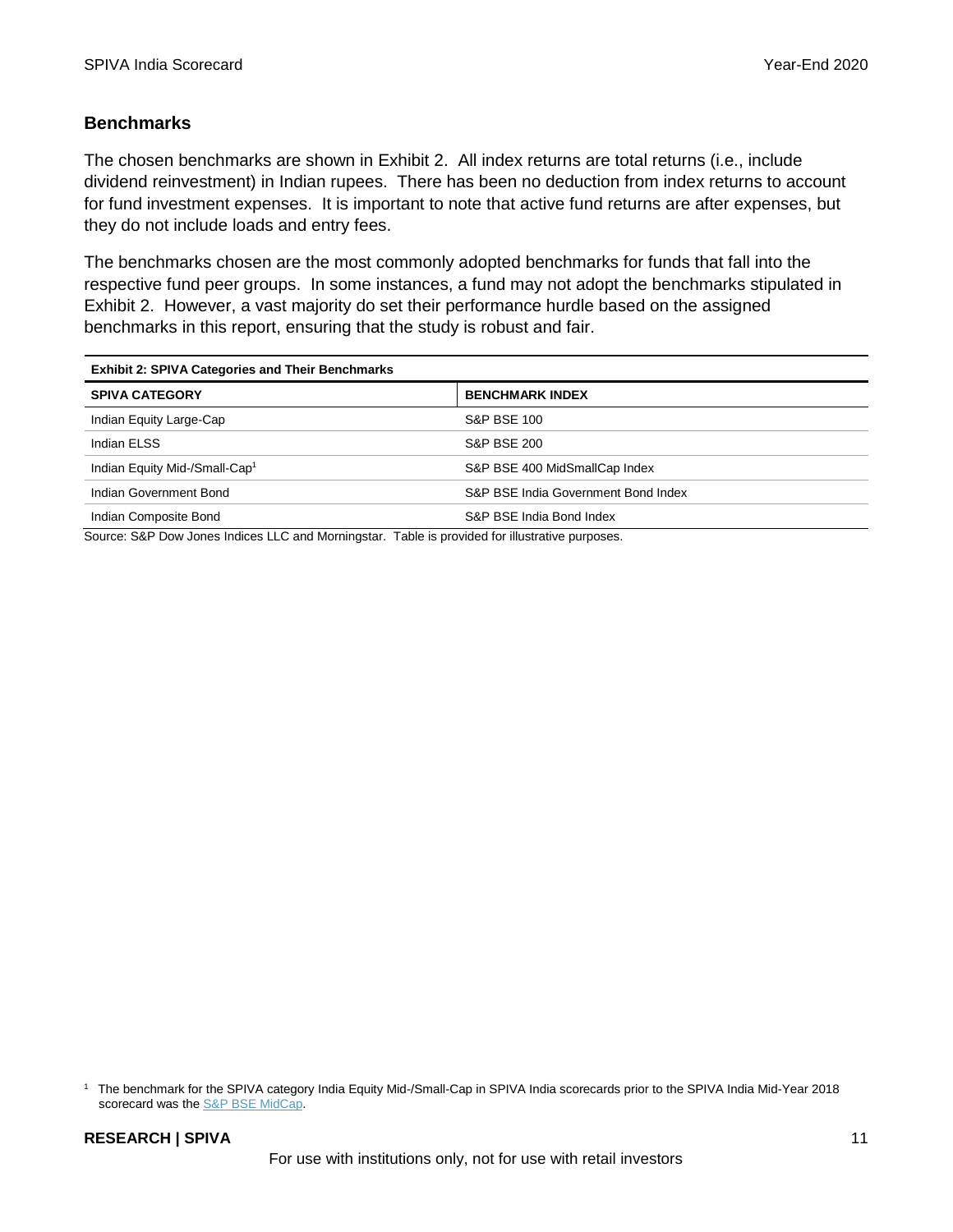# **APPENDIX B: GLOSSARY**

#### **Percentage of Funds Outperformed by the Index**

To correct for survivorship bias, we use the opportunity set available at the beginning of the period as the denominator. We determine the count of funds that have survived and beaten the index. We then report the index outperformance percentage.

## **Survivorship (%)**

This measure represents the percentage of funds in existence at the beginning of the time period that is still active at the end of the time period.

#### **Equal-Weighted Fund Performance**

Equal-weighted returns for a particular style category are determined by calculating a simple average return of all active funds in that category in a particular month.

#### **Asset-Weighted Fund Performance**

Asset-weighted returns for a particular style category are determined by calculating a weighted average return of all funds in that category in a particular month, with each fund's return weighted by its latest quarterly average assets available as of that month from the Association of Mutual Funds in India. Asset-weighted returns are a better indicator of fund category performance because they more accurately reflect the returns of the total money invested in that particular style category.

#### **Quartile Breakpoints**

The  $p<sup>th</sup>$  percentile for a set of data is the value that is greater than or equal to  $p\%$  of the data, but it is less than or equal to (100-p)% of the data. In other words, it is a value that divides the data into two parts: the lower p% of the values and the upper (100-p)% of the values. The first quartile is the  $75<sup>th</sup>$ percentile, the value separating the elements of a population into the lower 75% and the upper 25%. The second quartile is the  $50<sup>th</sup>$  percentile and the third quartile is the  $25<sup>th</sup>$  percentile. For fund category quartiles in a particular time horizon, the data used are the return of the largest share class of the fund net of fees, excluding loads.

## **Survivorship Bias**

Many funds might liquidate or merge during a period of study. This usually occurs due to continued poor performance by the fund. Therefore, if index returns were compared to fund returns using only surviving funds, the comparison would be biased in favor of the fund category. These reports remove this bias by (a) using the entire investment opportunity set, made up of all funds in that particular category at the outset of the period, as the denominator for outperformance calculations, (b) explicitly showing the survivorship rate in each category, and (c) constructing peer average return series for each category based on all available funds at the outset of the period.

#### **Fees**

The fund returns used are net of fees, excluding loads.

#### **RESEARCH | SPIVA** 12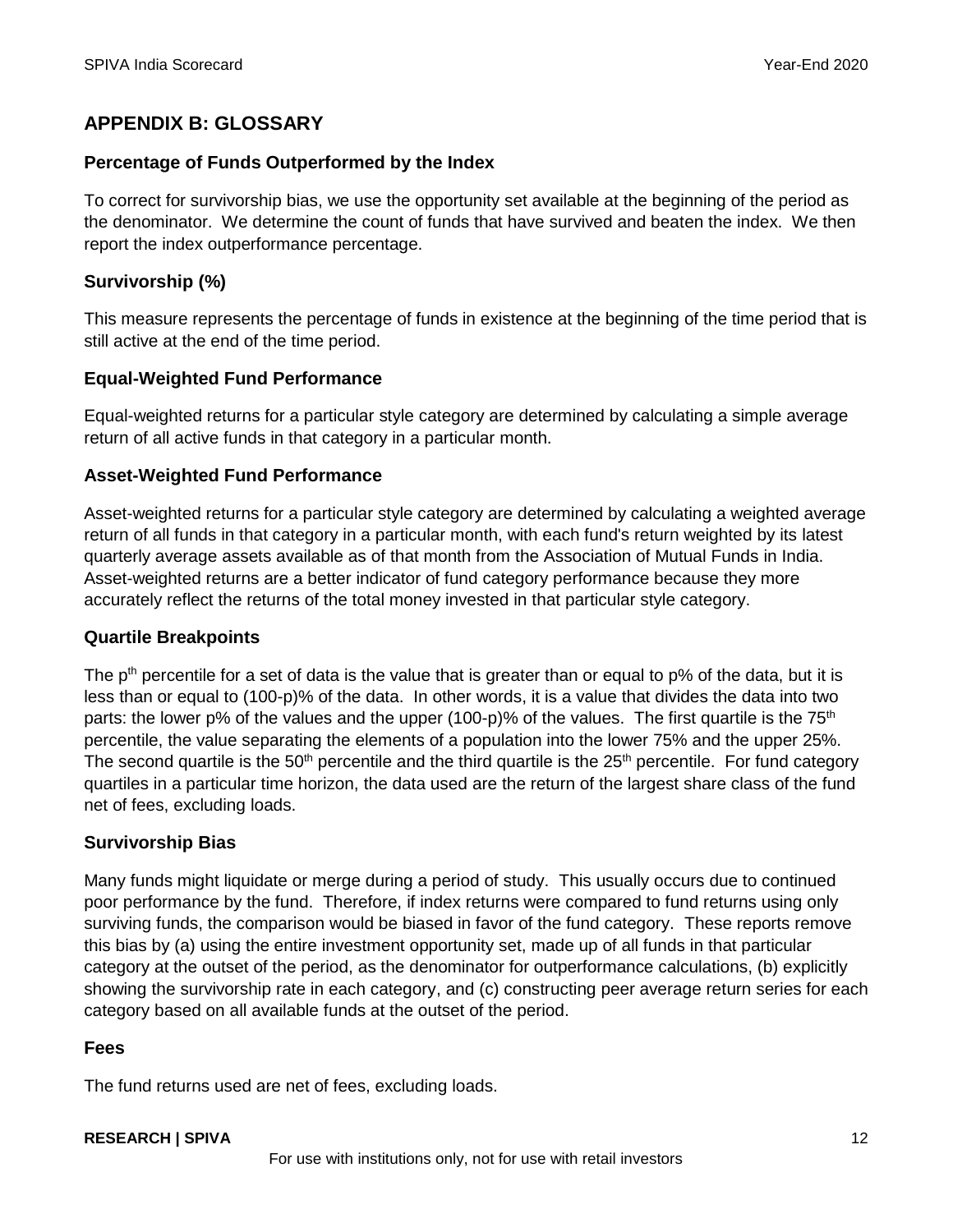#### **Indices**

A benchmark index provides an investment vehicle against which fund performance can be measured.

#### S&P BSE 100

The S&P BSE 100 is designed to measure the performance of the top 100 companies in India based on size and liquidity. It is a highly liquid and investable index that is designed to address investment managers' needs to benchmark against a large-cap equity portfolio.

#### S&P BSE 200

The S&P BSE 200 is designed to represent the top 200 large, liquid, well-established, and financially sound companies listed at BSE Ltd. across sectors.

#### S&P BSE 400 MIDSMALLCAP INDEX

The S&P BSE 400 MidSmallCap Index is designed to track the performance of the 400 companies within the [S&P BSE 500](https://www.spglobal.com/spdji/en/indices/equity/sp-bse-500/#overview) that are not part of S&P BSE 100.

#### S&P BSE INDIA GOVERNMENT BOND INDEX

The S&P BSE India Government Bond Index is designed to track the performance of local-currencydenominated government bonds from India.

#### S&P BSE INDIA BOND INDEX

The S&P BSE India Bond Index is designed to track the performance of local-currency-denominated government and corporate bonds from India.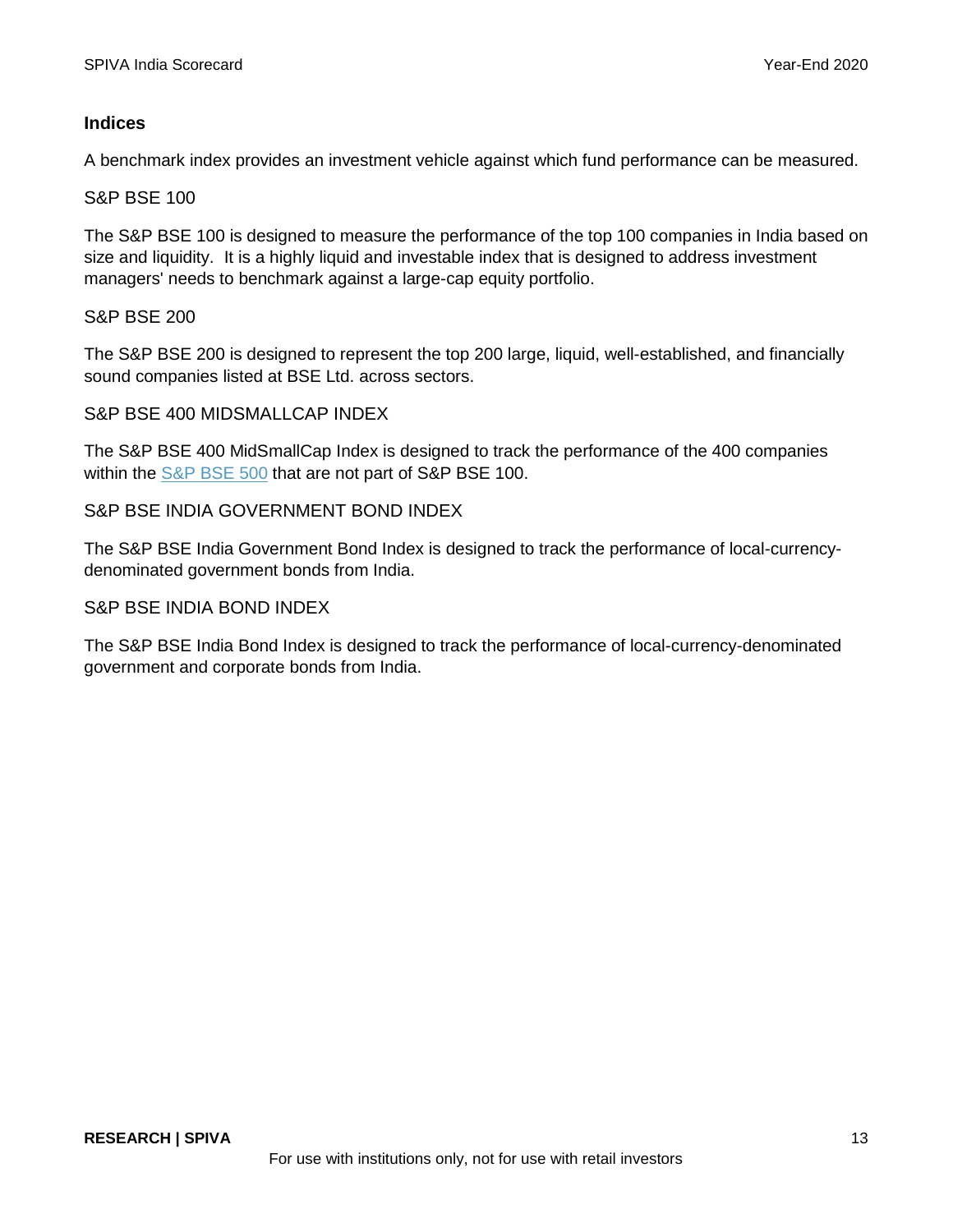| <b>S&amp;P DJI RESEARCH CONTRIBUTORS</b> |                          |                                  |  |  |  |
|------------------------------------------|--------------------------|----------------------------------|--|--|--|
| Sunjiv Mainie, CFA, CQF                  | Global Head              | sunjiv.mainie@spglobal.com       |  |  |  |
| Jake Vukelic                             | <b>Business Manager</b>  | jake.vukelic@spglobal.com        |  |  |  |
| <b>GLOBAL RESEARCH &amp; DESIGN</b>      |                          |                                  |  |  |  |
| <b>AMERICAS</b>                          |                          |                                  |  |  |  |
| Gaurav Sinha                             | Americas Head            | gaurav.sinha@spglobal.com        |  |  |  |
| Laura Assis                              | Analyst                  | laura.assis@spglobal.com         |  |  |  |
| Cristopher Anguiano, FRM                 | Analyst                  | cristopher.anguiano@spglobal.com |  |  |  |
| Nazerke Bakytzhan, PhD                   | Senior Analyst           | nazerke.bakytzhan@spglobal.com   |  |  |  |
| Smita Chirputkar                         | Director                 | smita.chirputkar@spglobal.com    |  |  |  |
| Rachel Du                                | Senior Analyst           | rachel.du@spglobal.com           |  |  |  |
| Bill Hao                                 | Director                 | wenli.hao@spglobal.com           |  |  |  |
| Qing Li                                  | Director                 | qing.li@spglobal.com             |  |  |  |
| Berlinda Liu, CFA                        | Director                 | berlinda.liu@spglobal.com        |  |  |  |
| Lalit Ponnala, PhD                       | Director                 | lalit.ponnala@spqlobal.com       |  |  |  |
| Maria Sanchez, CIPM                      | Associate Director       | maria.sanchez@spglobal.com       |  |  |  |
| Hong Xie, CFA                            | <b>Senior Director</b>   | hong.xie@spglobal.com            |  |  |  |
| <b>APAC</b>                              |                          |                                  |  |  |  |
| Priscilla Luk                            | <b>APAC Head</b>         | priscilla.luk@spglobal.com       |  |  |  |
| Arpit Gupta                              | Senior Analyst           | arpit.gupta1@spglobal.com        |  |  |  |
| Akash Jain                               | Associate Director       | akash.jain@spglobal.com          |  |  |  |
| Anurag Kumar                             | Senior Analyst           | anurag.kumar@spglobal.com        |  |  |  |
| Xiaoya Qu                                | Senior Analyst           | xiaoya.qu@spglobal.com           |  |  |  |
| Yan Sun                                  | Senior Analyst           | yan.sun@spglobal.com             |  |  |  |
| Tim Wang                                 | Senior Analyst           | tim.wang@spglobal.com            |  |  |  |
| Liyu Zeng, CFA                           | Director                 | liyu.zeng@spglobal.com           |  |  |  |
| <b>EMEA</b>                              |                          |                                  |  |  |  |
| Andrew Innes                             | <b>EMEA Head</b>         | andrew.innes@spglobal.com        |  |  |  |
| Alberto Allegrucci, PhD                  | Senior Analyst           | alberto.allegrucci@spglobal.com  |  |  |  |
| Panos Brezas, PhD                        | Senior Analyst           | panos.brezas@spglobal.com        |  |  |  |
| Leonardo Cabrer, PhD                     | Associate Director       | leonardo.cabrer@spglobal.com     |  |  |  |
| Andrew Cairns, CFA                       | Associate Director       | andrew.cairns@spglobal.com       |  |  |  |
| Niall Gilbride, CFA                      | Senior Analyst           | niall.gilbride@spglobal.com      |  |  |  |
| Rui Li, ACA                              | Senior Analyst           | rui.li@spglobal.com              |  |  |  |
| Jingwen Shi, PhD                         | Senior Analyst           | jingwen.shi@spglobal.com         |  |  |  |
| <b>INDEX INVESTMENT STRATEGY</b>         |                          |                                  |  |  |  |
| Craig J. Lazzara, CFA                    | Global Head              | craig.lazzara@spqlobal.com       |  |  |  |
| Fei Mei Chan                             | Director                 | feimei.chan@spglobal.com         |  |  |  |
| Tim Edwards, PhD                         | <b>Managing Director</b> | tim.edwards@spglobal.com         |  |  |  |
| Anu R. Ganti, CFA                        | Senior Director          | anu.ganti@spglobal.com           |  |  |  |
| Sherifa Issifu                           | Associate                | sherifa.issifu@spglobal.com      |  |  |  |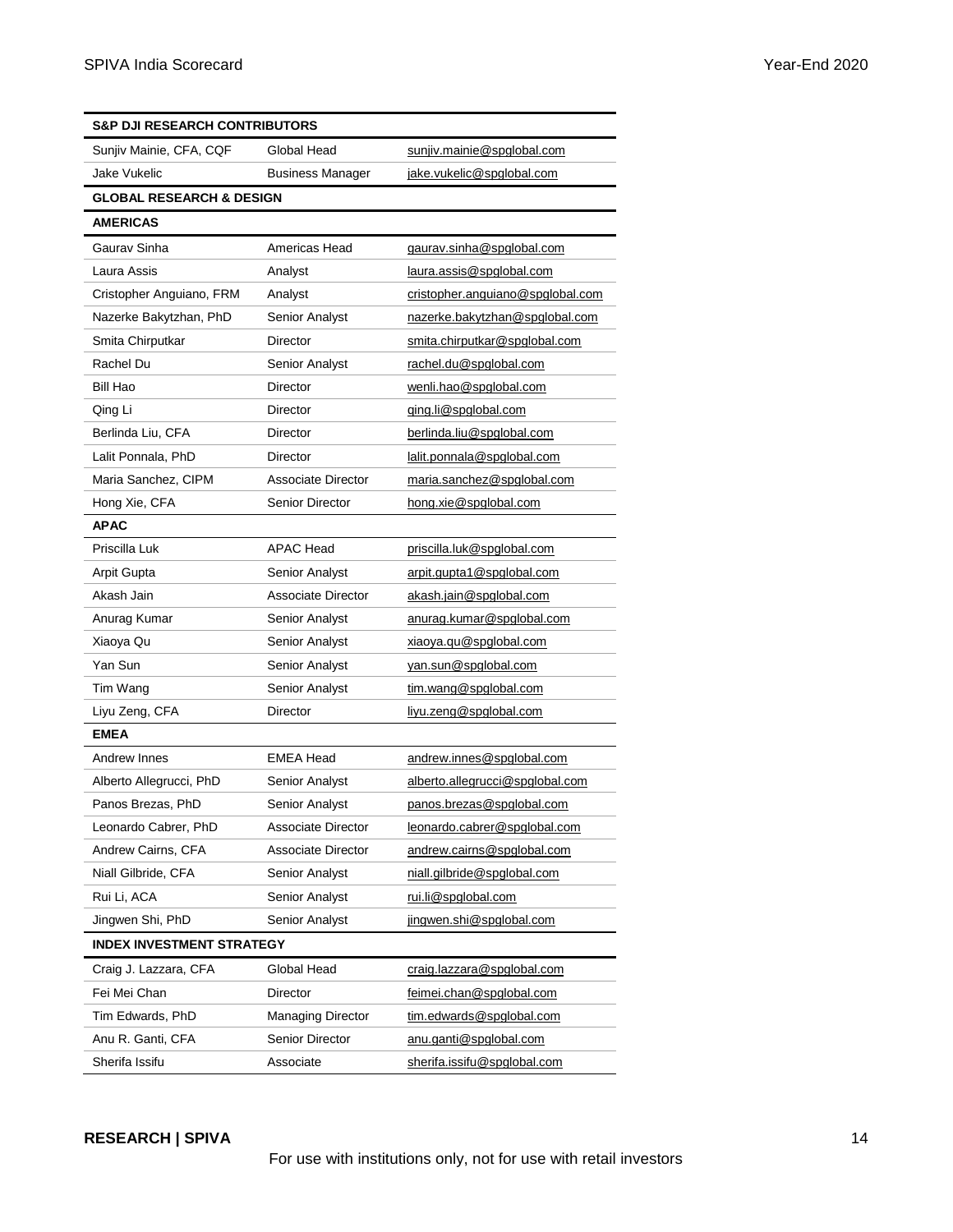# ABOUT ASIA INDEX PRIVATE LIMITED

Asia Index Pvt. Ltd is a 50-50 partnership between S&P Dow Jones Indices LLC, the world's largest provider of financial market indices, and BSE Ltd, Asia's oldest stock exchange and home to the iconic SENSEX index - a leading indicator of Indian equity market performance. Asia Index Pvt. Ltd, which combines the benchmarks, market intelligence, and insights of both parent companies, each established more than 115 years ago, aims to provide a full array of indices enabling global and domestic investors to participate in South Asia's vibrant economies. The Company is best known for calculating, publishing, and maintaining a diverse family of Asian indices under the umbrella brand, S&P BSE Indices. To learn more about our company, please visi[t www.asiaindex.co.in.](http://www.asiaindex.co.in/)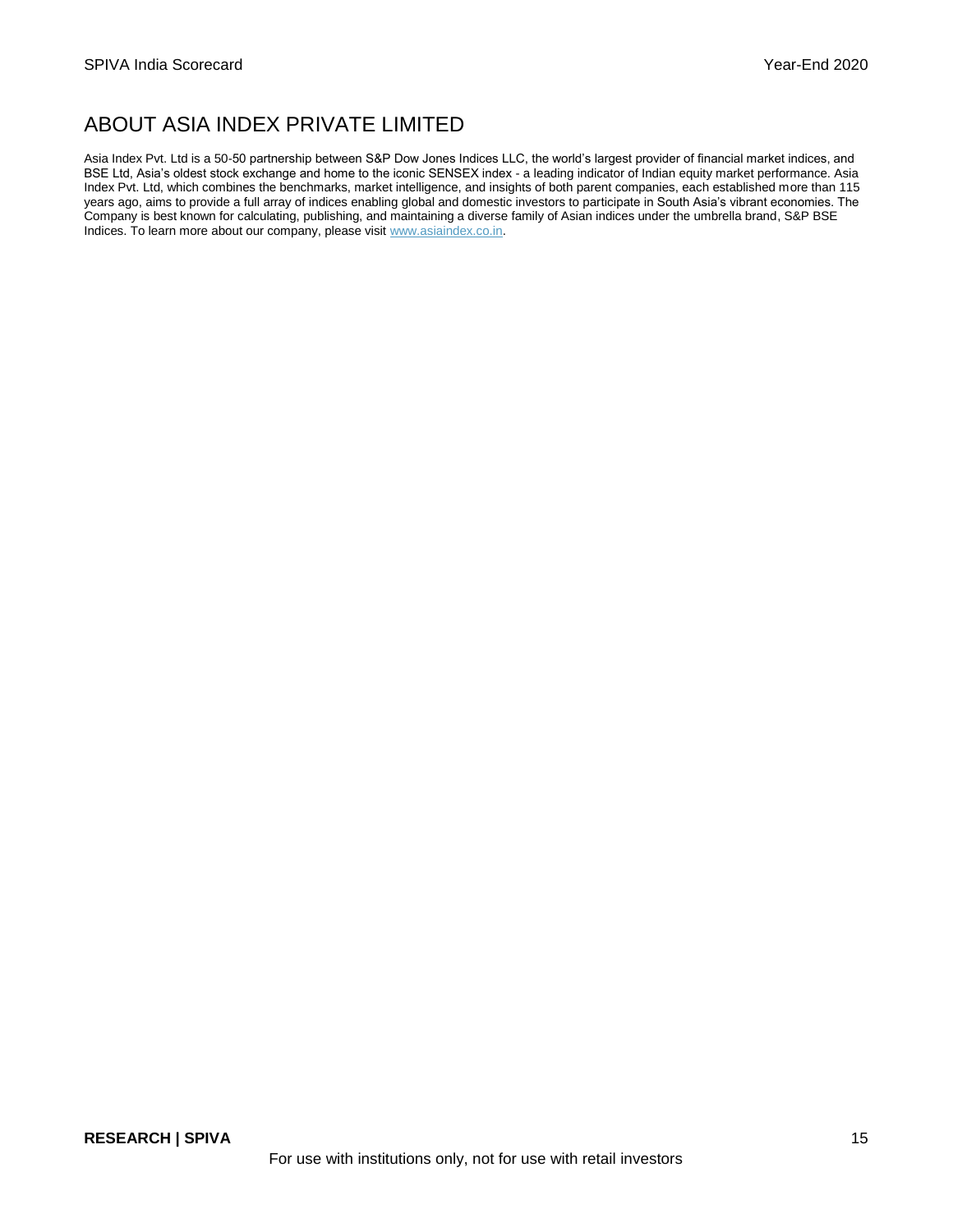# PERFORMANCE DISCLOSURE/BACK-TESTED DATA

The S&P BSE 400 MidSmallCap Index was launched November 30, 2017. The S&P BSE India Government Bond Index and the S&P BSE India Bond Index were launched December 31, 2013. All information presented prior to an index's Launch Date is hypothetical (back-tested), not actual performance. The back-test calculations are based on the same methodology that was in effect on the index Launch Date. However, when creating back-tested history for periods of market anomalies or other periods that do not reflect the general current market environment, index methodology rules may be relaxed to capture a large enough universe of securities to simulate the target market the index is designed to measure or strategy the index is designed to capture. For example, market capitalization and liquidity thresholds may be reduced. Complete index methodology details are available at [www.spglobal.com/spdji.](http://www.spglobal.com/spdji) Past performance of the Index is not an indication of future results. Back-tested performance reflects application of an index methodology and selection of index constituents with the benefit of hindsight and knowledge of factors that may have positively affected its performance, cannot account for all financial risk that may affect results and may be considered to reflect survivor/look ahead bias. Actual returns may differ significantly from, and be lower than, back-tested returns. Past performance is not an indication or guarantee of future results. Please refer to the methodology for the Index for more details about the index, including the manner in which it is rebalanced, the timing of such rebalancing, criteria for additions and deletions, as well as all index calculations. Back-tested performance is for use with institutions only; not for use with retail investors.

S&P Dow Jones Indices defines various dates to assist our clients in providing transparency. The First Value Date is the first day for which there is a calculated value (either live or back-tested) for a given index. The Base Date is the date at which the index is set to a fixed value for calculation purposes. The Launch Date designates the date when the values of an index are first considered live: index values provided for any date or time period prior to the index's Launch Date are considered back-tested. S&P Dow Jones Indices defines the Launch Date as the date by which the values of an index are known to have been released to the public, for example via the company's public website or its data feed to external parties. For Dow Jones-branded indices introduced prior to May 31, 2013, the Launch Date (which prior to May 31, 2013, was termed "Date of introduction") is set at a date upon which no further changes were permitted to be made to the index methodology, but that may have been prior to the Index's public release date.

Typically, when S&P DJI creates back-tested index data, S&P DJI uses actual historical constituent-level data (e.g., historical price, market capitalization, and corporate action data) in its calculations. As ESG investing is still in early stages of development, certain datapoints used to calculate S&P DJI's ESG indices may not be available for the entire desired period of back-tested history. The same data availability issue could be true for other indices as well. In cases when actual data is not available for all relevant historical periods, S&P DJI may employ a process of using "Backward Data Assumption" (or pulling back) of ESG data for the calculation of back-tested historical performance. "Backward Data Assumption" is a process that applies the earliest actual live data point available for an index constituent company to all prior historical instances in the index performance. For example, Backward Data Assumption inherently assumes that companies currently not involved in a specific business activity (also known as "product involvement") were never involved historically and similarly also assumes that companies currently involved in a specific business activity were involved historically too. The Backward Data Assumption allows the hypothetical back-test to be extended over more historical years than would be feasible using only actual data. For more information on "Backward Data Assumption" please refer to th[e FAQ.](https://www.spglobal.com/spdji/en/education/article/faq-esg-back-testing-backward-data-assumption-overview/) The methodology and factsheets of any index that employs backward assumption in the back-tested history will explicitly state so. The methodology will include an Appendix with a table setting forth the specific data points and relevant time period for which backward projected data was used.

Index returns shown do not represent the results of actual trading of investable assets/securities. S&P Dow Jones Indices maintains the index and calculates the index levels and performance shown or discussed but does not manage actual assets. Index returns do not reflect payment of any sales charges or fees an investor may pay to purchase the securities underlying the Index or investment funds that are intended to track the performance of the Index. The imposition of these fees and charges would cause actual and back-tested performance of the securities/fund to be lower than the Index performance shown. As a simple example, if an index returned 10% on a US \$100,000 investment for a 12-month period (or US \$10,000) and an actual asset-based fee of 1.5% was imposed at the end of the period on the investment plus accrued interest (or US \$1,650), the net return would be 8.35% (or US \$8,350) for the year. Over a three-year period, an annual 1.5% fee taken at year end with an assumed 10% return per year would result in a cumulative gross return of 33.10%, a total fee of US \$5,375, and a cumulative net return of 27.2% (or US \$27,200).